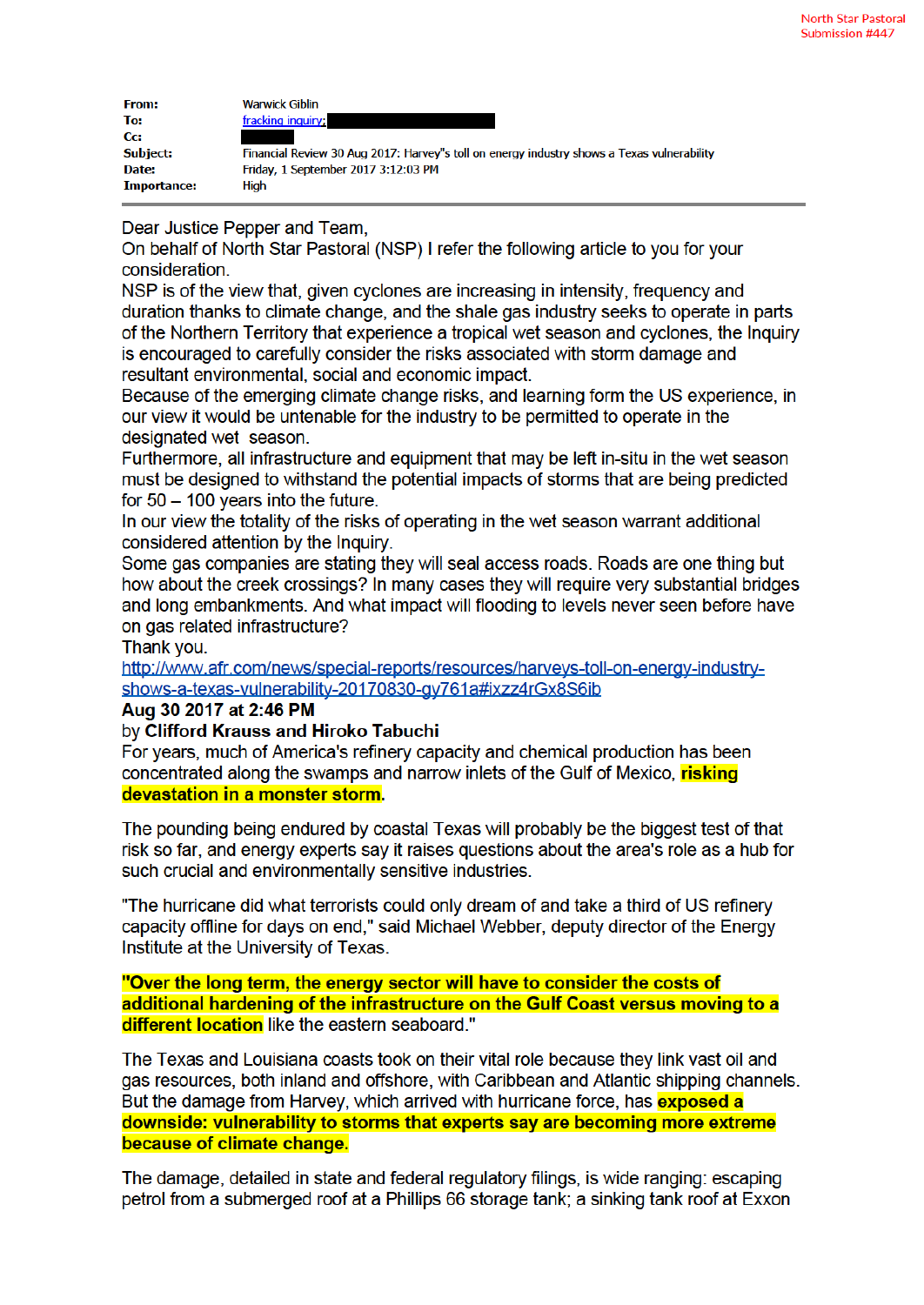Mobil's vast refinery in Baytown, which resulted in the release of hazardous gases including volatile organic compounds and benzene, above permitted levels; and a lightning strike that disrupted operations and led to toxic-gas releases at a Dow Chemical plant in Freeport.

The full implications are potentially even larger. The environmental fallout could worsen, and if oil and natural gas prices spike because refineries and pipelines are crippled, renewable energy sources like wind and solar power, along with electric cars, could get a major lift. The United States could be forced to import more petrol and other refined products. And a chemical industry that has been expanding rapidly because of cheap natural gas from shale fields could be slowed, or even stalled.

Such a chain of events is for the moment pure speculation since it will take weeks to fully assess the storm damage. But the damage will undoubtedly be extensive.

Nearly every major Texas and Louisiana refinery has been partly or completely shut down because of damage or for safety reasons, suppressing the daily production of at least 2.6 million barrels of refined petroleum products. At least seven major refineries are out of commission, and Morningstar on Tuesday estimated that 11 more refineries, with a combined capacity to produce 1.3 million barrels per day, risked closing, including the Saudi Aramco-Motiva refinery in Port Arthur, Texas, the nation's largest.

The port of Houston is closed until at least the end of the week, a major hit to both energy imports and exports. The situation may be far worse in the port of Corpus Christi, which may be crippled for some time since a drill ship broke loose from some tugboats and ran aground in the narrow shipping channel near Port Aransas, perhaps the most threatened choke point on the entire coast.

The giant shale oil fields of West Texas have not been affected by the weather, but several long-haul pipelines that take the crude from the Permian Basin to coastal refineries have shut down, and that could eventually force production companies to slow their operations.

"I don't know if you will see a mass exodus from the Houston area," said Harald Jordan, vice president for engineering at Peak Energy, an oil and gas exploration company based in Colorado. **"From a strategic perspective, any company that is invested in a volatile region like that might want to rethink their concentration of critical assets and people there."**

But other parts of the country are much less supportive of the oil and gas industry, one of the primary reasons that refineries and natural-gas import and export facilities were concentrated in the region in the first place. Texans and others in the region have depended on the industry for their livelihoods for generations.

So far, oil and gas price increases have remained muted because so much oil and petrol was in storage around the country when the storm hit and because most drivers along the coastal Gulf areas are staying at home. The national average for regular petrol on Tuesday was \$2.38 a gallon, only 4 cents above a week ago, according to the AAA motor club.

Texas prices were \$2.19 a gallon, 6 cents above a week ago. A bigger problem for many drivers is the flooding of gasoline stations.

But prices are likely to shoot up in the coming weeks, many experts say, as the damage to refineries begins to be felt in reduced deliveries.

At the Baytown refinery, one of the biggest in the country, workers were racing to empty the tank with the damaged roof and repair the roof itself, Exxon Mobil said in its filing.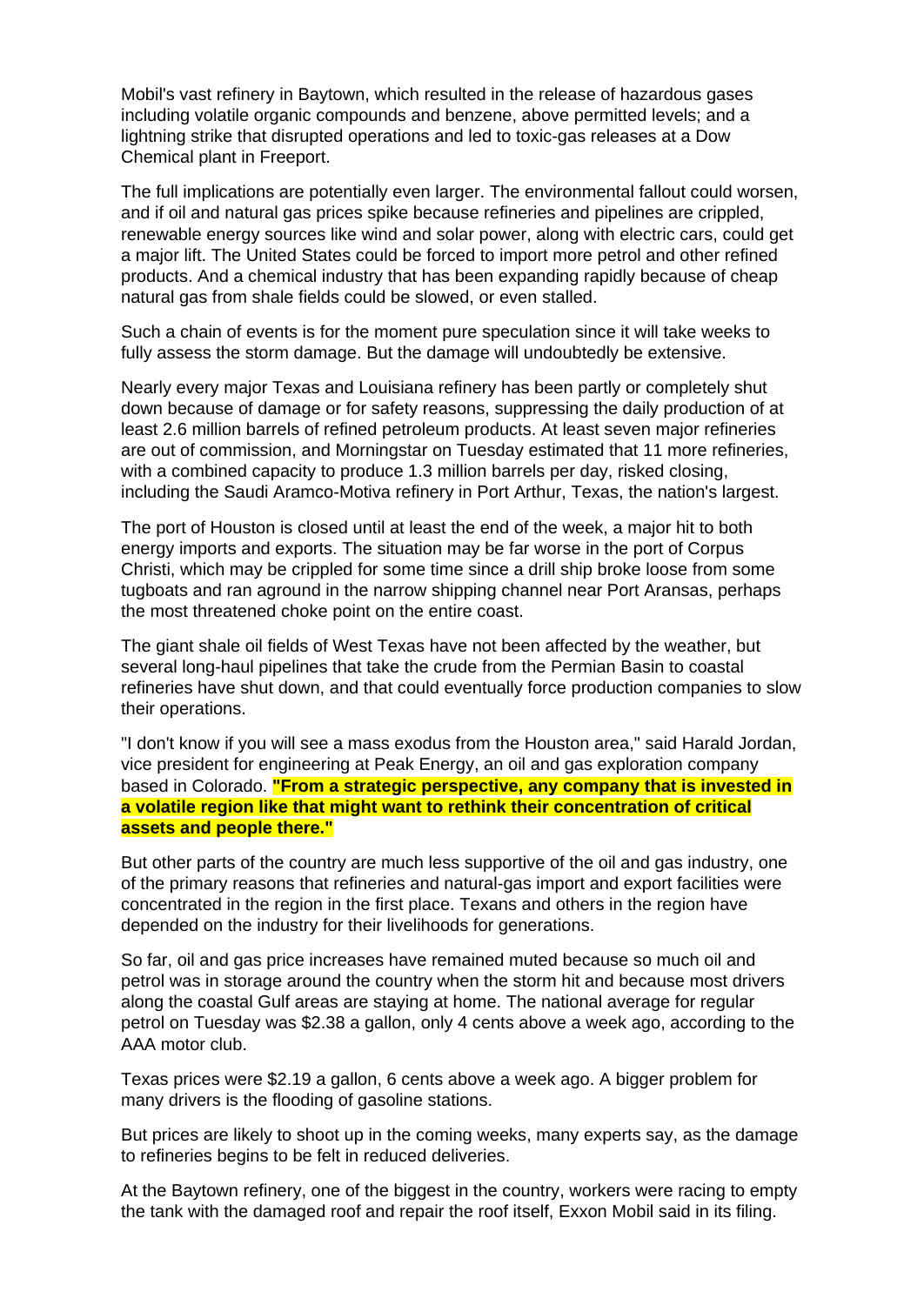Phillips 66 said it was drawing down gasoline levels to a minimum at its breached tank. And Dow said it was taking precautions at its Freeport chemical plant to minimize emissions after the lightning strike.

Separately, at least a dozen facilities were flaring or burning off excess gas that had nowhere to go, because production at the sites had stalled, or because other gas plants in the area had shut down. Flaring from the Baytown refinery, among many others, is emitting excess levels of nitrous oxides.

The damage underscores how the companies often held responsible for contributing to global warming could increasingly suffer from its effects. Hurricanes Katrina and Rita in 2005 were a precursor, causing spills of 750,000 gallons of petroleum products from offshore platforms, rigs and pipelines, according to estimates by the Bureau of Ocean Energy Management.

**Some critics have suggested the havoc also highlights what critics have called oil companies' lack of transparency on their readiness to weather the effects of climate change.**

Exxon Mobil, the world's largest refiner, said in a 2015 "corporate citizenship" report that it designs its structures with changes of weather in mind. "The company is aware of the risks posed by extreme weather events and recognises the risks that climate change could potentially introduce for facilities exposed to changes in extreme weather events over the life of an investment," the report said.

This week the company said in a statement that "our Baytown complex has completed the safe shutdown of the majority of its operations," and that "Exxon Mobil's primary focus continues to be the safety of our employees, contractors and the communities in the affected areas."

**But a 2015 report by the Union of Concerned Scientists, a nonprofit advocacy group, identified the Baytown facility as one of the country's refineries most vulnerable to flooding. Using storm-surge modeling, it showed that a Category 3 hurricane could inundate parts of the site and leave some structures under 15 feet of water. (Harvey made landfall with even greater force, as a Category 4 event.)**

Exxon Mobil remains under criticism for not fully disclosing the climate risks of its assets around the world. "We know so little about what these companies are doing, or prepared to do," said Gretchen Goldman, the research director for the Union of Concerned Scientists. "History tells us something will spill."

Read more: http://www.afr.com/news/special-reports/resources/harveys-toll-on-energyindustry-shows-a-texas-vulnerability-20170830-gy761a#ixzz4rGx8S6ib Follow us: @FinancialReview on Twitter | financialreview on Facebook

Kind regards,

Warwick

**Warwick Giblin** Fellow, Environment Institute of Aust & NZ *Managing Director OzEnvironmental Pty Ltd Delivering true progress*